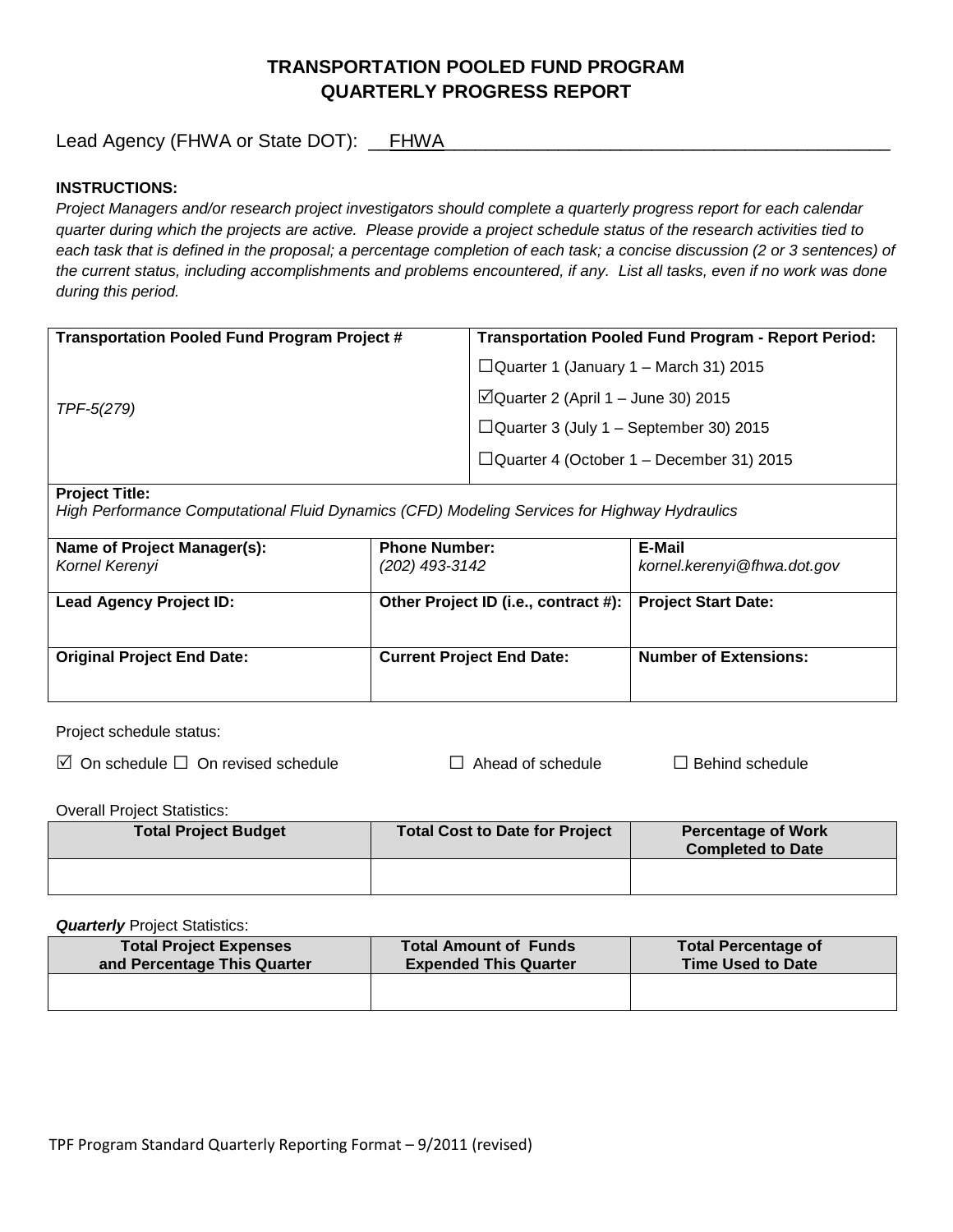### **Project Description**:

The Federal Highway Administration established an Inter-Agency Agreement (IAA) with the Department of Energy's (DOE) Argonne National Laboratory (ANL) Transportation Analysis Research Computing Center (TRACC) to get access and support for High Performance Computational Fluid Dynamics (CFD) modeling for highway hydraulics research conducted at the Turner-Fairbank Highway Research Center (TFHRC) Hydraulics Laboratory. TRACC was established in October 2006 to serve as a high-performance computing center for use by U.S. Department of Transportation (USDOT) research teams, including those from Argonne and their university partners. The objective of this cooperative project is to:

- Provide research and analysis for a variety of highway hydraulics projects managed or coordinated by State DOTs
- Provide and maintain a high performance Computational Fluid Dynamics (CFD) computing environment for application to highway hydraulics infrastructure and related projects
- Support and seek to broaden the use of CFD among State Department of Transportation employees.

The work includes:

- Computational Mechanics Research on a Variety of Projects: The TRACC scientific staff in the computational mechanics focus area will perform research, analysis, and parametric computations as required for projects managed or coordinated by State DOTs.
- Computational Mechanics Research Support: The TRACC support team consisting of highly qualified engineers in the CFD focus areas will provide guidance to users of CFD software on an as needed or periodic basis determined by the State DOTs.
- Computing Support: The TRACC team will use the TRACC clusters for work done on projects; The TRACC system administrator will maintain the clusters and work closely with the Argonne system administrator's community; The TRACC system administrator will also install the latest versions of the STAR-CCM+ CFD software and other software that may be required for accomplishing projects.

# **Progress this Quarter (includes meetings, work plan status, contract status, significant progress, etc.):** Optimized Design of In-situ Scour Testing Device (ISTD) Erosion Head An in-situ scour testing device was developed by the Hydraulics Laboratory in Turner-Fairbank Highway Research Center (TFHRC) for use as a foundation design aid for the highway and bridge engineering community. One of the challenges is to achieve a flat surface at the bottom of the flow, i.e., the interface between the flow and bed material. The uniformity of this interface is critical for the accuracy of shear stress measurement because: 1) a horizontal flat surface can better represent a uniform distribution of shear stress applied to the soil, 2) more accurate measurement of the erosion rate can be obtained for the even surface, and 3) ISTD may have a lower risk of being blocked by sediment suction.  $\circ$  CFD simulation was conducted to optimize the shape of ISTD erosion head to achieve a uniform bed shear stress distribution. A spline of eight parameters was selected as the function to represent the shape of erosion head. The objective of optimization is to minimize the standard deviation of the shear stress on the bottom of flow as well as maximize the uniformity of the shear stress. The uniformity is computed as:Uniformity index of  $\phi = 1 - \frac{\sum_{f} |\phi_f - \phi| A_f}{2|\overline{\phi}| \sum_{f} A_f}$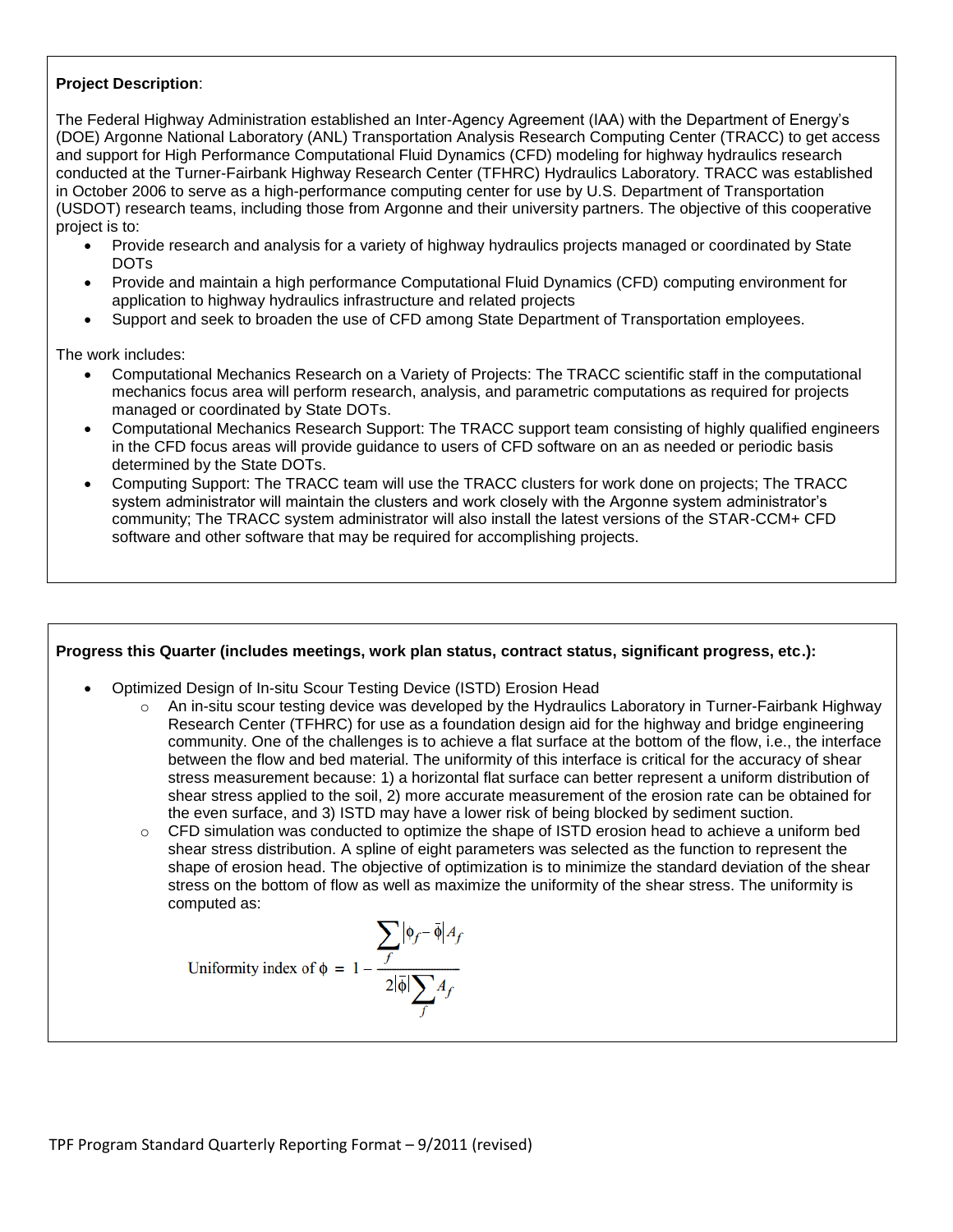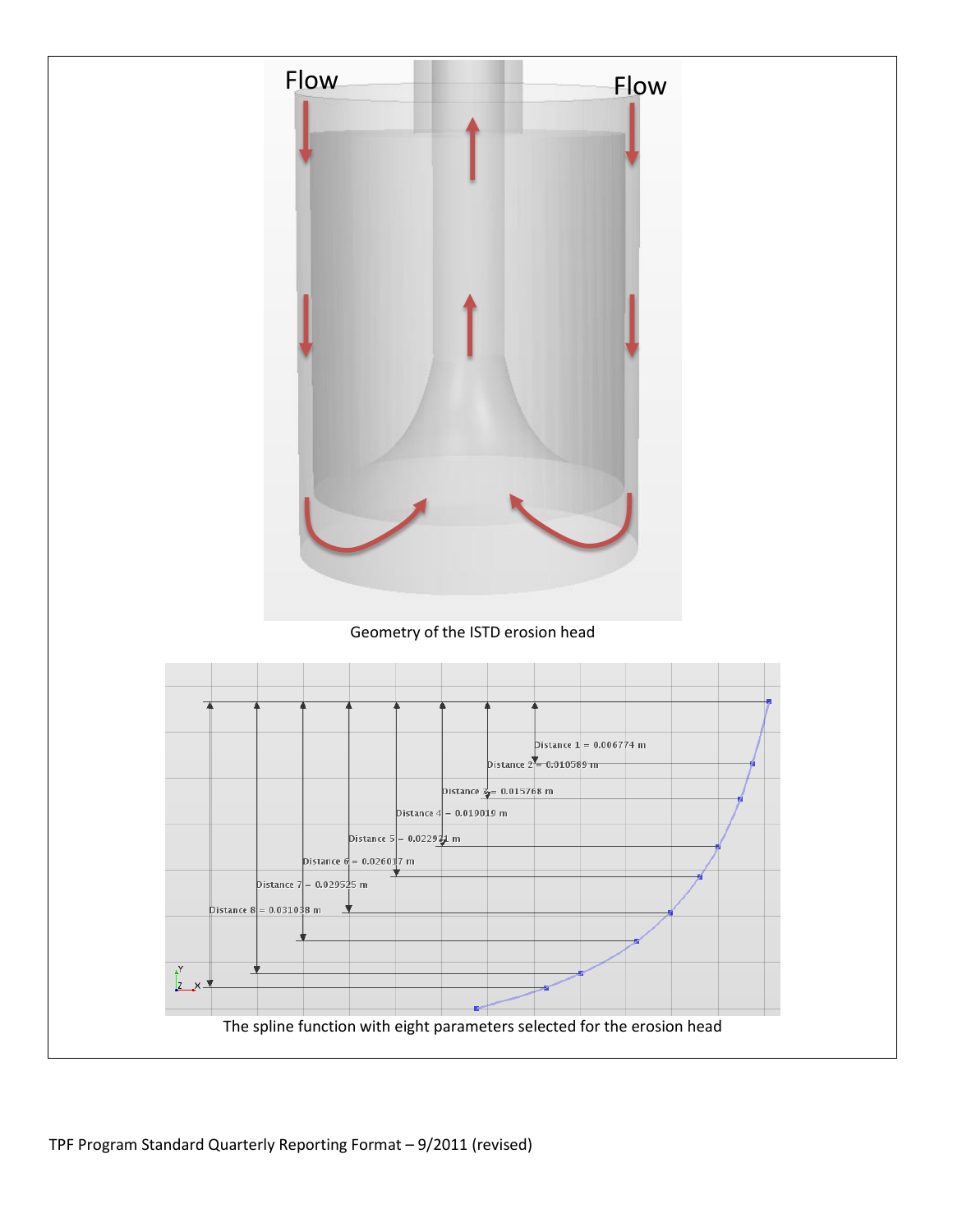